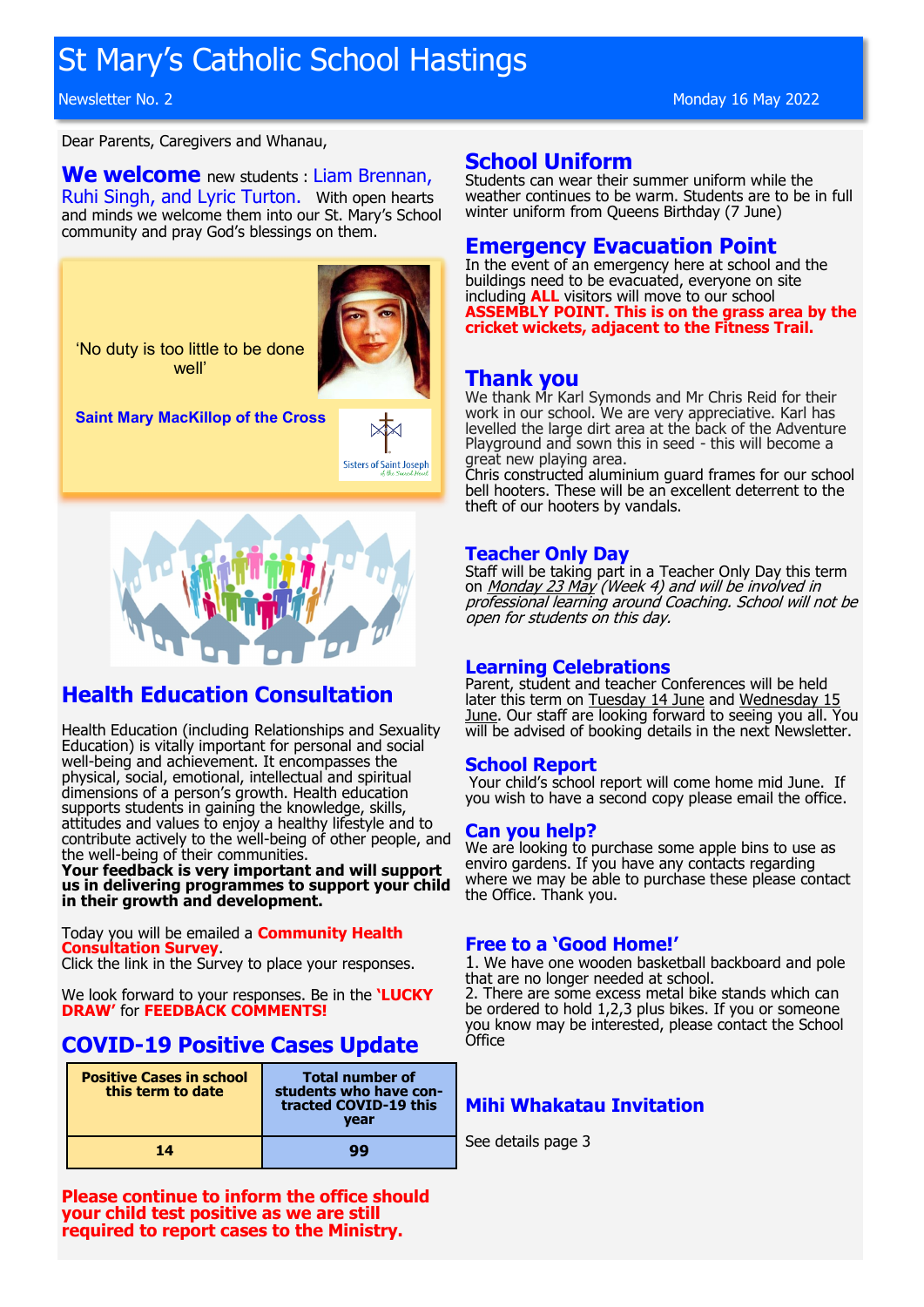# Coming events….

| <b>Week 3</b>  | Supermarket visit Yr 5/6<br>Room 6/7 Mass-Thursday<br><b>Board of Trustees Meeting</b><br>Barefoot 7s rugby                                                                                                                      | 17 May<br>19 May<br>19 May<br>19 May                        |
|----------------|----------------------------------------------------------------------------------------------------------------------------------------------------------------------------------------------------------------------------------|-------------------------------------------------------------|
| <b>Week 4</b>  | <b>Teacher Only Day-no classes</b><br>Heart session Yr 8 girls to Sacred Heart College<br>Nat. Young Leaders Day-Palmerston North                                                                                                | 23 May<br>24 May<br>25 May                                  |
| <b>Week 5</b>  | Room 1,2,3 Mass-Friday                                                                                                                                                                                                           | 3 June                                                      |
| Week 6         | Queen's birthday holiday-school closed<br>School Photos taken-individual, class and sibling<br><b>Jumping June</b><br><b>Senior Team Mass-Friday</b><br><b>School Reports home</b><br><b>STEAM Yr 8 boys to St Johns College</b> | 6 June<br>7 June<br>8 June<br>10 June<br>10 June<br>10 June |
| <b>Week 7</b>  | Learning Celebrations - online bookings open soon<br><b>Learning Celebrations</b><br>Room 8 and 9 Mass<br><b>STEAM Yr 8 boys to St Johns College</b><br>Whole School Family Sunday Mass- St Peter Chanel Ch                      | 14 June<br>15 June<br>17 June<br>17 June<br>19 June         |
| <b>Week 8</b>  | Mihi Whakatau celebration welcoming new students<br>Matariki celebration<br><b>Board of Trustees meeting</b><br><b>Matariki Holiday-school closed</b>                                                                            | 23 June<br>23 June<br>23 June<br>24 June                    |
| Week 9         | Heart session Yr 8 Girls Sacred Heart College<br>Junior trip to MTG 29 and 30 June Matariki<br>Room 6/7 Mass<br><b>STEAM yr 8 boys to St Johns College</b><br>School Disco                                                       | 28 June<br>29-30 June<br>1 July<br>1 July<br>1 July         |
| <b>Week 10</b> | Room 4/5 Mass<br><b>STEAM Yr 8 boys to St Johns College</b><br>End of Term 2                                                                                                                                                     | 8 July<br>8 July<br>8 July                                  |

## **Payments to School account**

Any payments for sporting events, school trips, camp etc please assist us by paying online -

#### **St Marys School Hastings, Board of Trustees 12-3145-0281433-00**

**Please use your child's name /event as the reference.**

# BBQ ROSTER

**Fri 20 May—Michelle Reid, Jeremy Long**

**Fri 27 May—Lita Perez and Cushla Thomas Thank you to our volunteers for helping with this fundraiser.**

**Children can order Friday morning \$1.50 each, outside admin block.**





## Tēnā Koutou Katoa,

Kia ora Whanau,

Caroline Symonds

**Caroline Symonds**

This fortnight our staff and students are learning about these phrases:

| Kei hea tō    | Kei hea ō      |  |
|---------------|----------------|--|
| Where is your | Where are your |  |

| <u><i>IVIIVIVIV YVUI</i></u> |                                                    | <i>VIIIVIV UIV YVUI</i> |  |
|------------------------------|----------------------------------------------------|-------------------------|--|
|                              | We can use these at school by asking our tamariki: |                         |  |

**Kei hea to pēke? Kei hea ō hū? Kei hea tō poraka?**<br> *Where is your bag? Where are your shoes? Where is your jersey? Where is your bag? Where are your shoes? Where is your jersey?* Try some of these at home! We have had a wonderful response to children committing for Kapa haka this year and they are already sounding amazing! Ka pai kids! We can't wait to show off to our school community! God Bless you all.

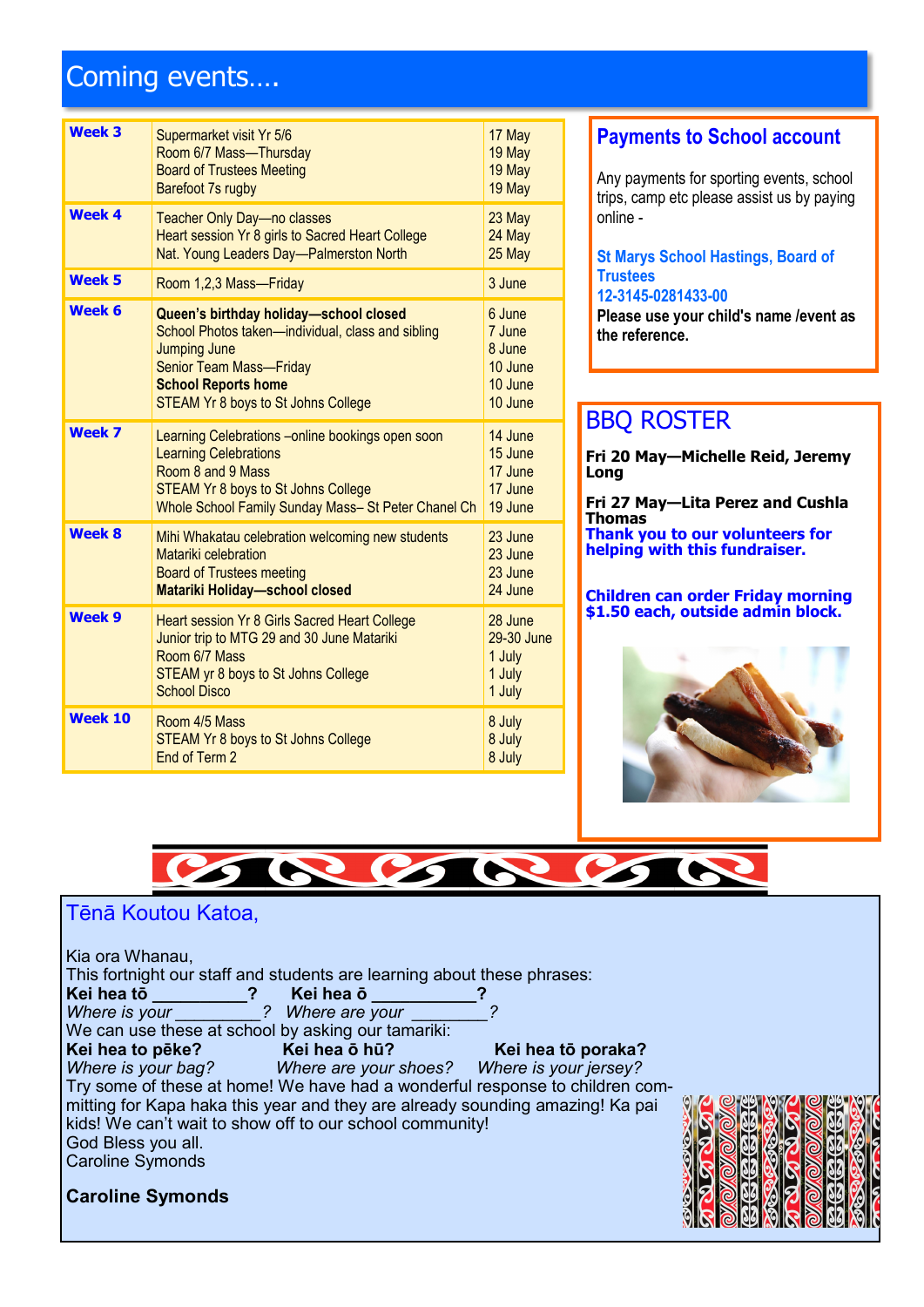# Mihi Whakatau - Welcome Ceremony Now we are at Covid Orange, we are looking forward to hosting our Mihi Whakatau - Welcome ceremony. In this special ceremony **we formally welcome all new tamariki, staff and their whanau** to our school community. Closer to the time, the new whanau to St Mary's School will receive an invitation to the event. **It will be held in Week 8, Thursday 23rd June, at the start of the school day.** We have had feedback from previous events that it feels special, so we hope you can put a circle around this date. This will happen on the same day as our Matariki Celebration. Sophie Bazzard. **Synod 2021-2023 Update | May 2022**

More than 230 group and individual submissions have been received since the synod journey began in our diocese, presenting the considered reflections, concerns and aspirations of a variety of age groups, ethnicities and parishes. The diocese wishes to thank all participants for opening their hearts and minds to the Holy Spirt and engaging in this process.

To find out more about the next stages of the local phase of the Synod in the Diocese of Palmerston North, please visit [pndiocese.org.nz/synod](http://pndiocese.org.nz/synod)



## **Parenting Programmes**

**Term 2 2022** 



For further inform ion pk e cont **Family Works PHONE 876 2156** 

**Please note:** We do not have child care facilities

**Courses are free of charge** Koha towards expenses is appre